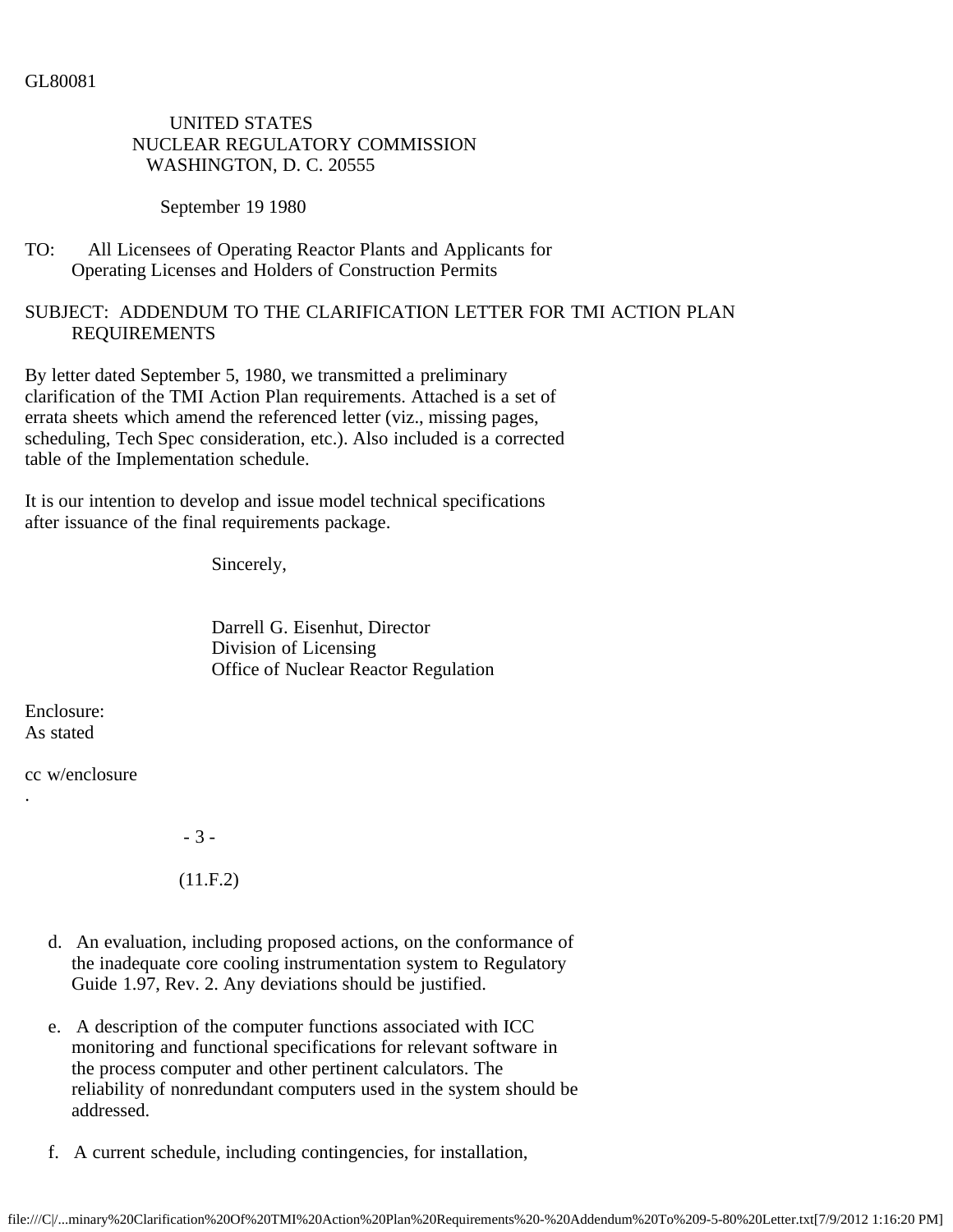testing and calibration, and implementation of any proposed new instrumentation or information displays.

- g. Guidelines for use of the additional instrumentation, and analyses used to develop these procedures.
- h. A summary of key operator action instructions in the current emergency procedures for inadequate core cooling and a description of how these procedures will be modified when the final monitoring system is implemented.
- i. A description and schedule commitment for any additional submittals which are needed to support the acceptability of the proposed final instrumentation system and emergency procedures for inadequate core cooling.

# TECHNICAL SPECIFICATION CHANGES REQUIRED

Yes.

.

# **REFERENCES**

- 1. NUREG-0578 (Recommendation 2.1.3.b).
- 2. H. Denton (NRC) letter to All Operating Nuclear Power Plants on "Discussion of Lessons Learned Short Term Requirements," dated October 30, 1979.

# EMERGENCY POWER FOR PRESSURIZER EQUIPMENT

(II.G.1)

# POSITION

Consistent with satisfying the requirements of General Design Criteria 10, 14, 15, 17 and 20 of Appendix A to 10 CFR Part 50 for the event of loss-of-offsite power, the following positions shall be implemented:

- 1. Motive and control components of the power-operated relief valves (PORVs) shall be capable of being supplied from either the offsite power source or the emergency power source when the offsite power is not available.
- 2. Motive and control components associated with the PORV block valves shall be capable of being supplied from either the offsite power source or the emergency power source when the offsite power is not available.
- 3. Motive and control power connections to the emergency buses for the PORVs and their associated block valves shall be through devices that have been qualified in accordance with safety-grade requirements.
- 4. The pressurizer level indication instrument channels shall be powered from the vital instrument buses. The buses shall have the capability of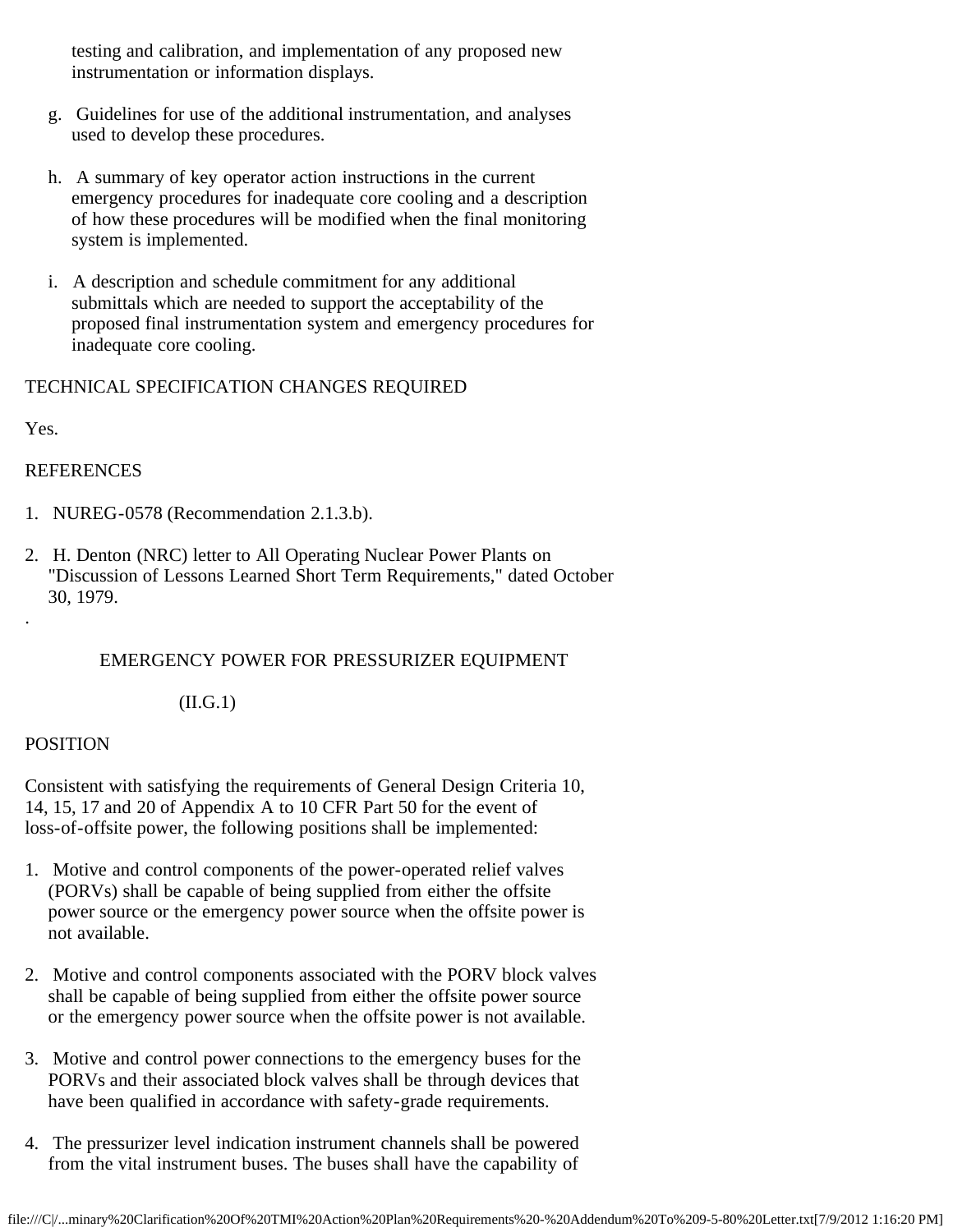being supplied from either the offsite power source or the emergency power source when offsite power is not available.

# CLARIFICATION

- 1. While the prevalent consideration from TMI Lessons Learned is being able to close the PORV/block valves, the design should retain, to the extent practical, the capability to open these valves.
- 2. The motive and control power for the block valve should be supplied from an emergency power bus different from that which supplies the PORV.
- 3. Any changeover of the PORV and block valve motive and control power from the normal offsite power to the emergency onsite power is to be accomplished manually in the control room.
- 4. Far those designs where instrument air is needed for operation, the electrical power supply requirements should be capable of being manually connected to the emergency power sources.

## APPLICABILITY

All PWR Operating License Applicants

## CONTROL OF AFW INDEPENDENT OF ICS

(II.K.2.2)

## POSITION

.

For B & W designed reactors, provide procedures and training to initiate and control auxiliary feedwater independent of the integrated control system (ISC).

## CLARIFICATION

None required

## APPLICABILITY

All Operating License Applicants with B  $&$  W designed reactors

## IMPLEMENTATION

Prior to issuance of a full power license

# DOCUMENTATION REQUIRED

Applicants shall provide sufficient documentation at leat four months prior to the issuance of a full power license to support a reasonable assurance finding by the NRC that the position specified above has been met.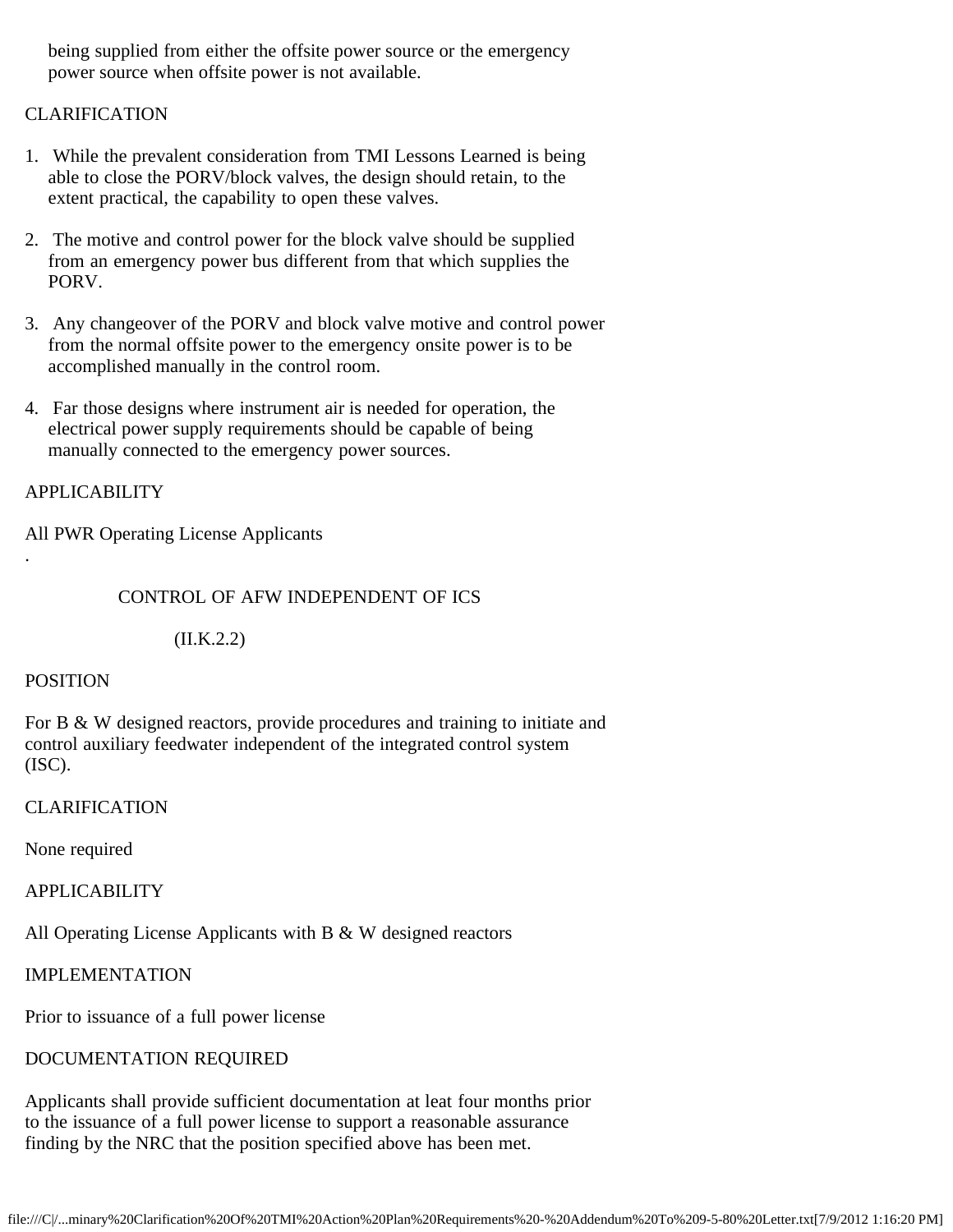# TECHNICAL SPECIFICATIONS REQUIRED

No.

#### **REFERENCES**

NUREG-0660, (Section II.K.2, Table C.2, Item 2) NUREG-0694, (Part II) .

### AUXILIARY FEEDWATER SYSTEM UPGRADING

(II.K.2.8)

#### POSITION

All operating Babcock and Wilcox plants were ordered to be shut down shortly after the TMI-2 accident. The Orders included both short-term and long-term actions. The NRR Bulletins and Orders Task Force reviewed the licensees compliance with the short-term actions of the Orders and issued safety evaluation reports which served as the basis for plant restart. Additional items were identified in the review of the long-term actions which requires further work by the licensees.

### CLARIFICATION

The licensees were required to comply with the Commission Orders regarding certain short-term and long-term AFWS modifications. The staff evaluated the short-term actions, and safety evaluations were prepared prior to the plants being allowed to return to operation. The staff evaluation of the additional (long-term) items will be performed in conjunction with Item II.E.1.1, (Auxiliary Feedwater System Evaluation).

### APPLICABILITY

All B&W Operating Reactors.

### IMPLEMENTATION

No separate implementation is required for this item. All AFW system upgrade modifications for B&W plants are being reviewed as part of Item II.E.1.1.

### TYPE OF REVIEW

See Item II.E.1.1.

### DOCUMENTATION REQUIRED

See Item II.E.1.1.

## TECHNICAL SPECIFICATION CHANGES REQUIRED

As required.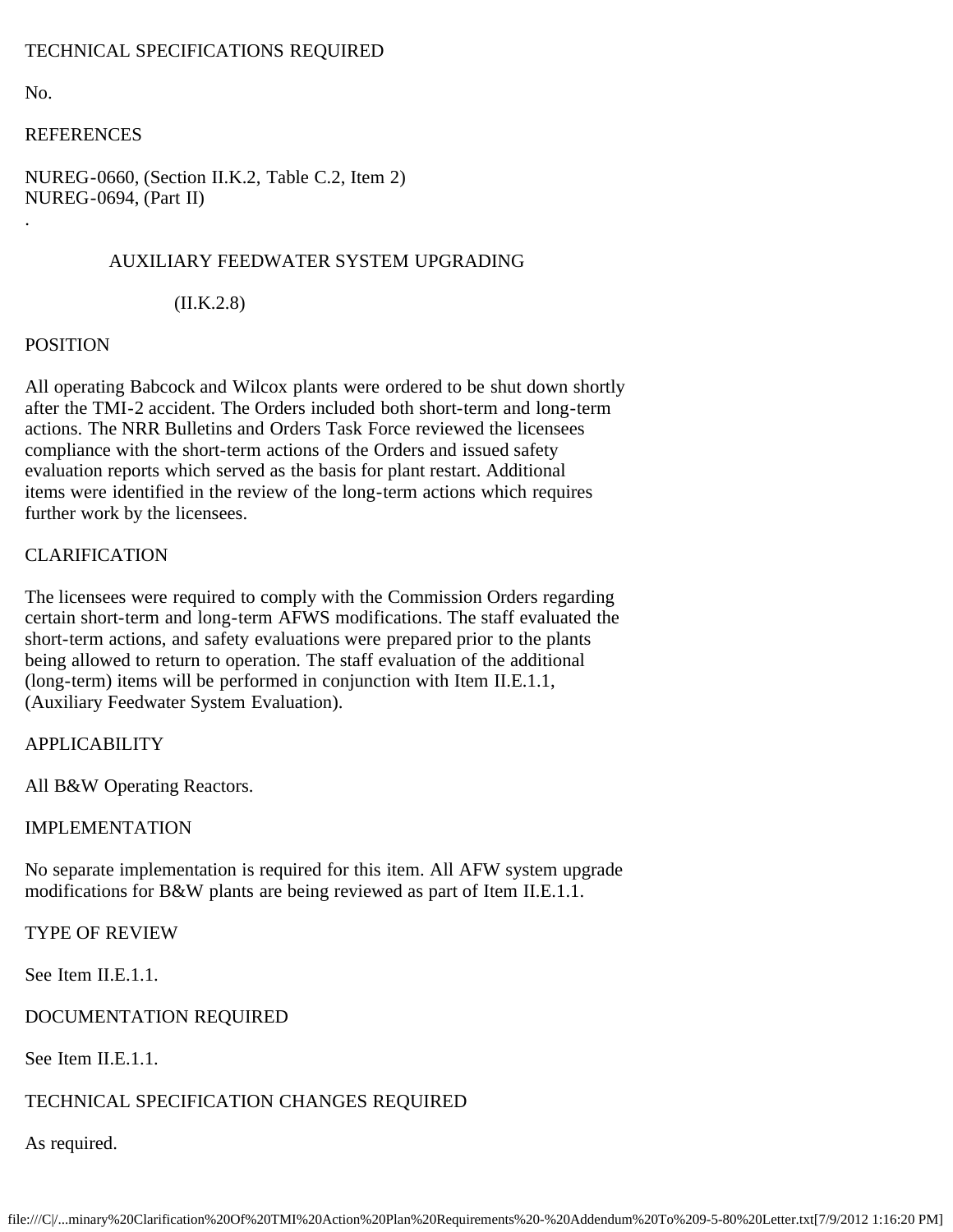### **REFERENCES**

NUREG-0660, (Sections II.E.1.1. and II.K.2.) NUREG-0645, Volume 1, (Section 2.4.6)

## FAILURE MODE EFFECTS ANALYSIS ON ICS

 $(II.K.2.9)$ 

### POSITION

.

B&W licensees submit a failure mode and effects analysis (FMEA) of the integrated control system (ICS).

### CLARIFICATION

A generic FMEA of the ICS (BAW-1564) was submitted on August 17, 1979 by the operating plant licensees. This report was reviewed by the staff and ORNL. Requests for additional information, regarding the recommendations contained in the report, were sent to the licensees on November 7, 1979. The responses to the November 7 1979 letter have been received and are under review.

## APPLICABILITY

All B&W Operating Reactors and Operating License Applicants.

### IMPLEMENTATION

Operating Reactors

Open - Staff recommendations pending completion of staff review.

Operation License Applicants

Prior to issuance of a full-power license.

### TYPE OF REVIEW

Postimplementation review.

## DOCUMENTATION REQUIRED

Operating Reactors

To be determined following staff review.

Operating License Applicants

B&W applicants should provide the following:

1. Identify whether the previous generic submittal (BAW-1564) is applicable to your plant, and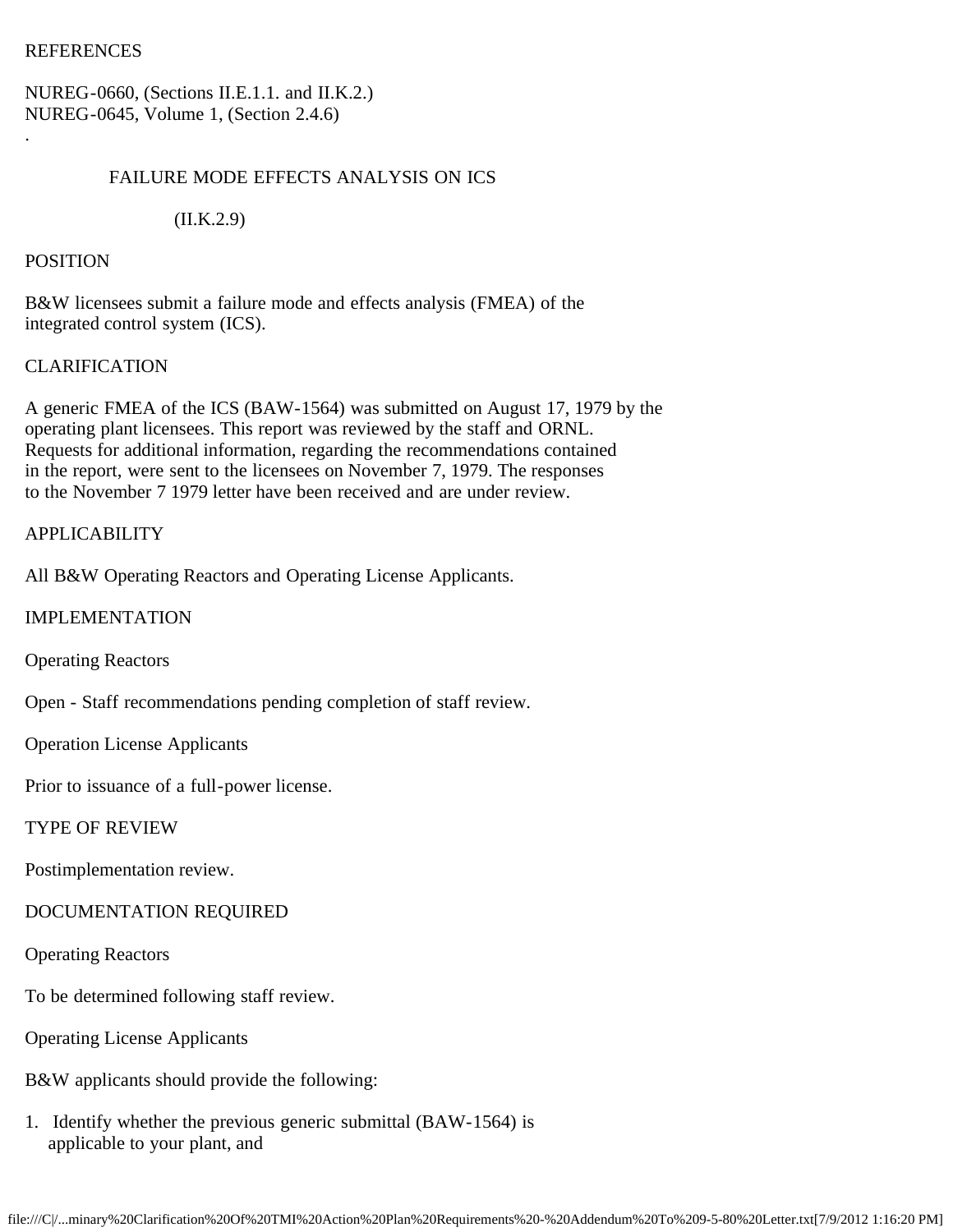2. Specify what actions have been taken at your facility to comply with the recommendations listed in BAW-1564.

### SAFETY-GRADE ANTICIPATORY REACTOR TRIP

### (II.K.2.10)

### POSITION

.

Upgrade the currently installed control-grade, anticipatory reactor trip (ART) on loss-of-feedwater and turbine trip to safety-grade.

# CLARIFICATION

### Operation Reactors

- 1. IE Bulletin 79-058, Item 5, issued on April 21, 1979, directed B&W licensees to provide a design and schedule for implementation of a safety-grade reactor trip upon:
	- a. loss of feedwater;
	- b. turbine trip; and
	- c. significant reduction in steam generator level.
- 2. In accordance with IE Bulletin 79-058, the B&W licensees submitted a conceptual design for a safety-grade, anticipatory reactor trip which would be initiated upon turbine trip and loss of feedwater only. Included in the licensees' responses was a generic evaluation prepared by B&W which proposed that the anticipatory reactor trip on low steam generator level was not necessary.
- 3. Staff review of these submittals resulted in a preliminary design approval for the safety-grade. anticipatory reactor trip being issued to the B&W licensees on December 20, 1979. However, the approval letters also specified the additional information which would be required to be submitted prior to final staff approval of the design.
- 4. The staff will complete its review of the generic evaluation by B&W which indicates that the proposed anticipatory trip on low steam generator level is unnecessary. Further clarification will be provided on this matter, if required, following completion of the staff review.

## Operating License Applicants

Compliance with TMI Action Plan, Item II.K.1.21, satisfies this requirement.

## APPLICABILITY

.

All B&W Operating Reactors and Operating License Applicants.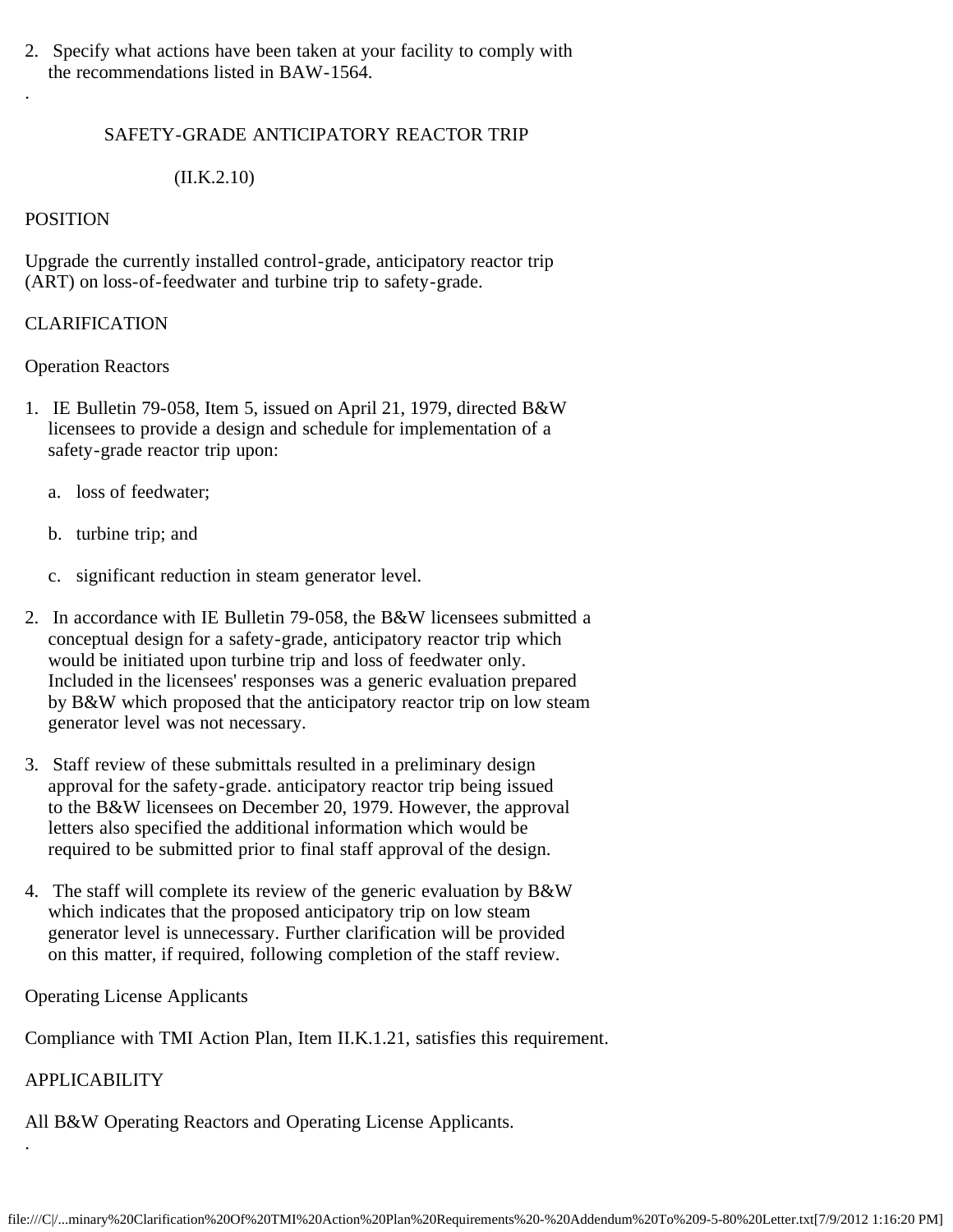# TECHNICAL SPECIFICATION CHANGES REQUIRED

Yes.

.

### **REFERENCES**

Commission Orders on B&W Plants IE Bulletin 79-05B, Item 5 Letter from R. W. Reid (NRC) to B&W Licensees, data December 20, 1979 Subject: Preliminary design approval for safety-grade anticipatory reactor trip and request for additional information NUREG-0645, (Volume 1, Section 2.4.6) NUREG-0694, (Part 2)

### CONTINUED OPERATOR TRAINING AND DRILLING

### $(II.K.2.11)$

### POSITION

Continue operator training and drilling to assure a high state of preparedness.

### CLARIFICATION

In a letter from D. F. Ross, Jr. (NRC) to All B&W Operating Plants, dated August 21, 1979, each B&W licensee was requested to document the steps they had taken to insure that continued operator training and drilling incorporated the necessary lessons learned from the accident at TMI-2. This response was required to assure compliance with the long-term training requirements of the Commission Orders.

Responses to this request were received from the licensees and reviewed by the NRC staff. Based on that review, the staff concluded that the training programs had been sufficiently modified to incorporate the necessary lessons learned from TMI such that this portion of the Commission Orders was satisfied. A complete evaluation of this item is discussed in Section 2.4.6 of NUREG-0645, Volume 1.

Additional requirements, beyond the intent of the Commission Orders, are being implemented through the following items of the Action Plan: I.A.2.2, I.A.2.5, I.A.3.1, and I.G.1.

## APPLICABILITY

All B&W Operating Reactors

## IMPLEMENTATION DATE

COMPLETED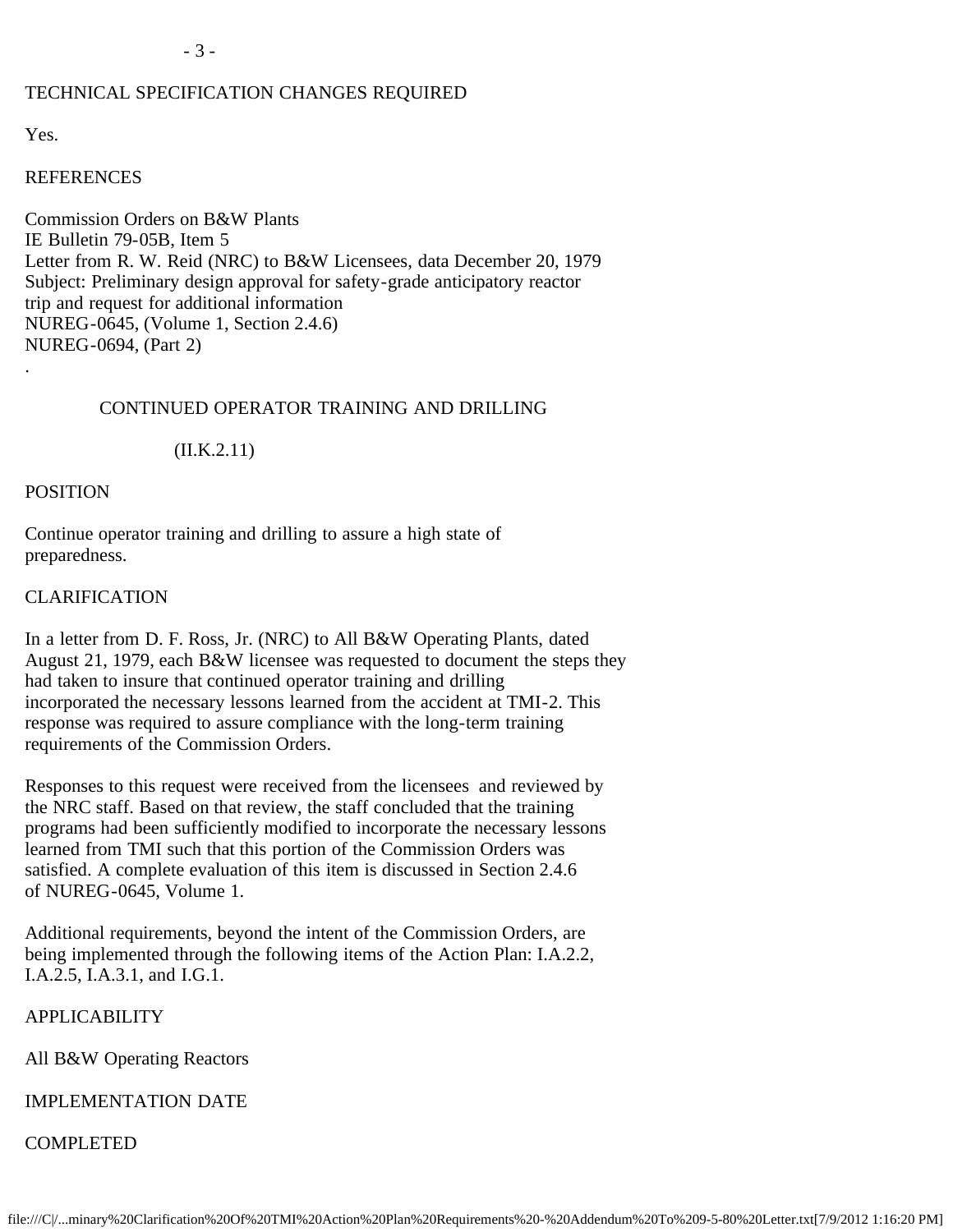# TYPE OF REVIEW

Postimplementation review.

## DOCUMENTATION REQUIRED

No additional documentation required.

# TECHNICAL SPECIFICATIONS REQUIRED

No. .

## THERMAL MECHANICAL REPORT-EFFECT OF HPI ON VESSEL INTEGRITY FOR SMALL BREAK LOCA WITH NO AFW

## (II.K.2.13)

### POSITION

Perform a detailed analysis of the thermal-mechanical conditions in the reactor vessel during recovery from small breaks with an extended loss of all feedwater.

## CLARIFICATION

The position deals with the potential for thermal shock of B&W reactor vessels resulting from cold safety infection flow. One aspect that bears heavily on the effects of safety injection flow is the mixing of safety injection water with reactor coolant in the reactor vessel. B&W has committed to provide a report by the end of July which will discuss the mixing question and the basis for a conservative analysis of the potential for thermal shock to the reactor vessel.

## APPLICABILITY

All B&W Operating Reactors and Operating License Applicants.

## IMPLEMENTATION DATE

Confirmatory information requested. Implementation of any modifications will be subject to the results of NRC staff review of the report.

## TYPE OF REVIEW

Post implementation Review

# DOCUMENTATION REQUIRED

Licensees shall submit results of evaluation by January 1, 1981. Applicants shall submit results of evaluation at least four months prior to the issuance of a full power license.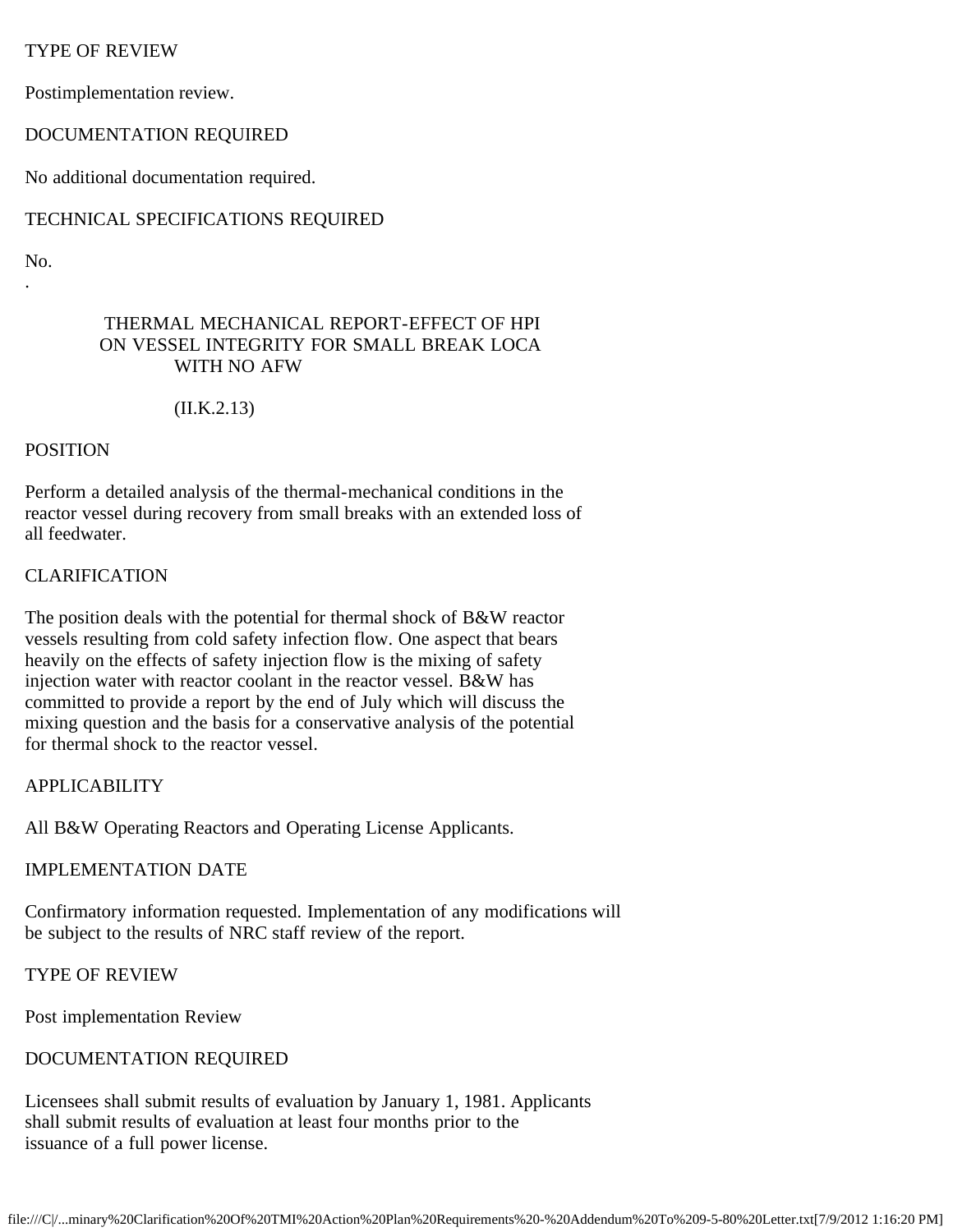# TECHNICAL SPECIFICATION CHANGES REQUIRED

To be determine following staff review.

### REFERENCE

NUREG-0645, (Volume 1 Section 2.4.5) Letter from D. F. Ross Jr. (NRC) to all B&W Operating Plants, dated August 21, 1979. .

## EFFECTS OF SLUG FLOW ON STEM GENERATOR TUBES

# $(II.K.2.15)$

### POSITION

While the staff believed that the potential for slug flow was not great in B&W plants, because of the venting path provided by the internal vent valves, the staff required a confirmatory evaluation of the effects of slug flow on steam generator tubes be performed by the licensees to assure that the tubes could withstand any mechanical loading which could result from slug flow.

# CLARIFICATION

The request for this information was originally sent to the B&W licensees in a letter from R. W. Reid (NRC) to All B&W Operating Plants dated November 21, 1979.

The results of this analysis has been submitted by the licensees and is presently undergoing NRC staff review.

## APPLICABILITY

All B&W Operating Reactors and Operating License Applicants.

# IMPLEMENTATION DATE

Confirmatory information requested. Implementation of any modifications will be subject to the results of NRC staff review of the evaluation.

# TYPE OF REVIEW

Postimplementation.

# DOCUMENTATION REQUIRED

No additional documentation is required at this time from Licensees. Applicants must supply the requested information at least four months prior to issuance of a full power license.

# TECHNICAL SPECIFICATION CHANGES REQUIRED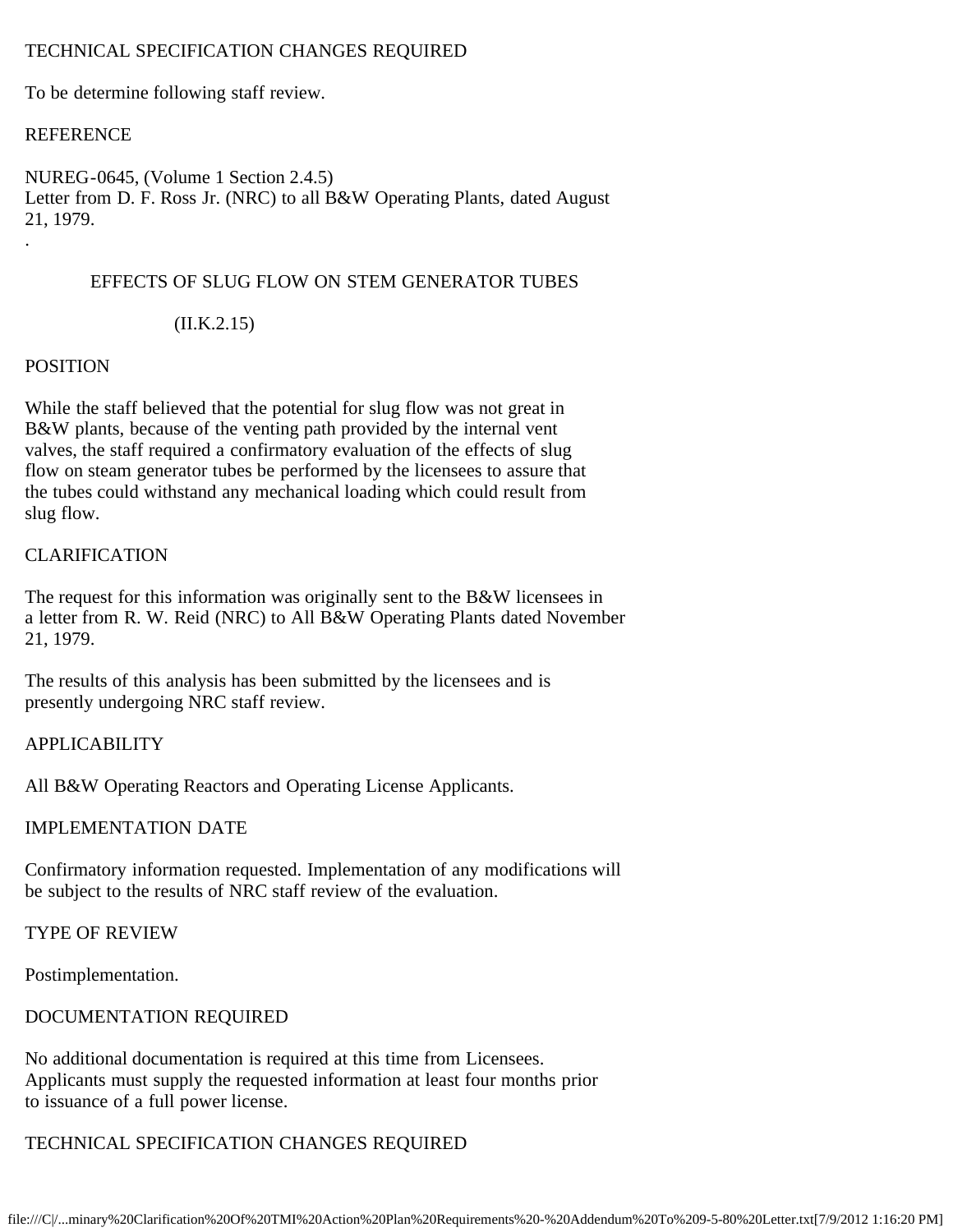### **REFERENCES**

Letter from R. W. Reid (NRC) to All B&W Operating Plants, dated November 21, 1979. NUREG-0565, (Recommendation 2.6.2.1) NUREG-0645, (Volume 1, Section 2.4.6) NUREG-0694, (Part 2)

### REACTOR COOLANT PUMP SEAL DAMAGE

### (II.K.2.16)

### POSITION

Evaluate the impact of reactor coolant pump seal damage and leakage due to loss of seal cooling upon loss of offsite power. If damage cannot be precluded, licensees should provide an analysis of the limiting small-break LOCA with subsequent RCP seal damage.

## CLARIFICATION

The request for this information was originally sent to the B&W licensees in a letter from R. W. Reid (NRC) to All B&W Operating Plants dated November 21, 1979.

The results of these evaluations have been submitted by the licensees and are presently undergoing NRC staff review.

### APPLICABILITY

All B&W Operating Reactors and Operating License Applicants.

### IMPLEMENTATION DATE

Confirmatory information requested. Implementation of any modifications will be subject to the results of NRC staff review of the evaluations.

### TYPE OF REVIEW

Postimplementation.

## DOCUMENTATION REQUIRED

No additional documentation is required at this time from Licensees. Applicants shall submit the requested information at least four months prior to the issuance of a full power license.

### TECHNICAL SPECIFICATION CHANGES REQUIRED

No.

No.

.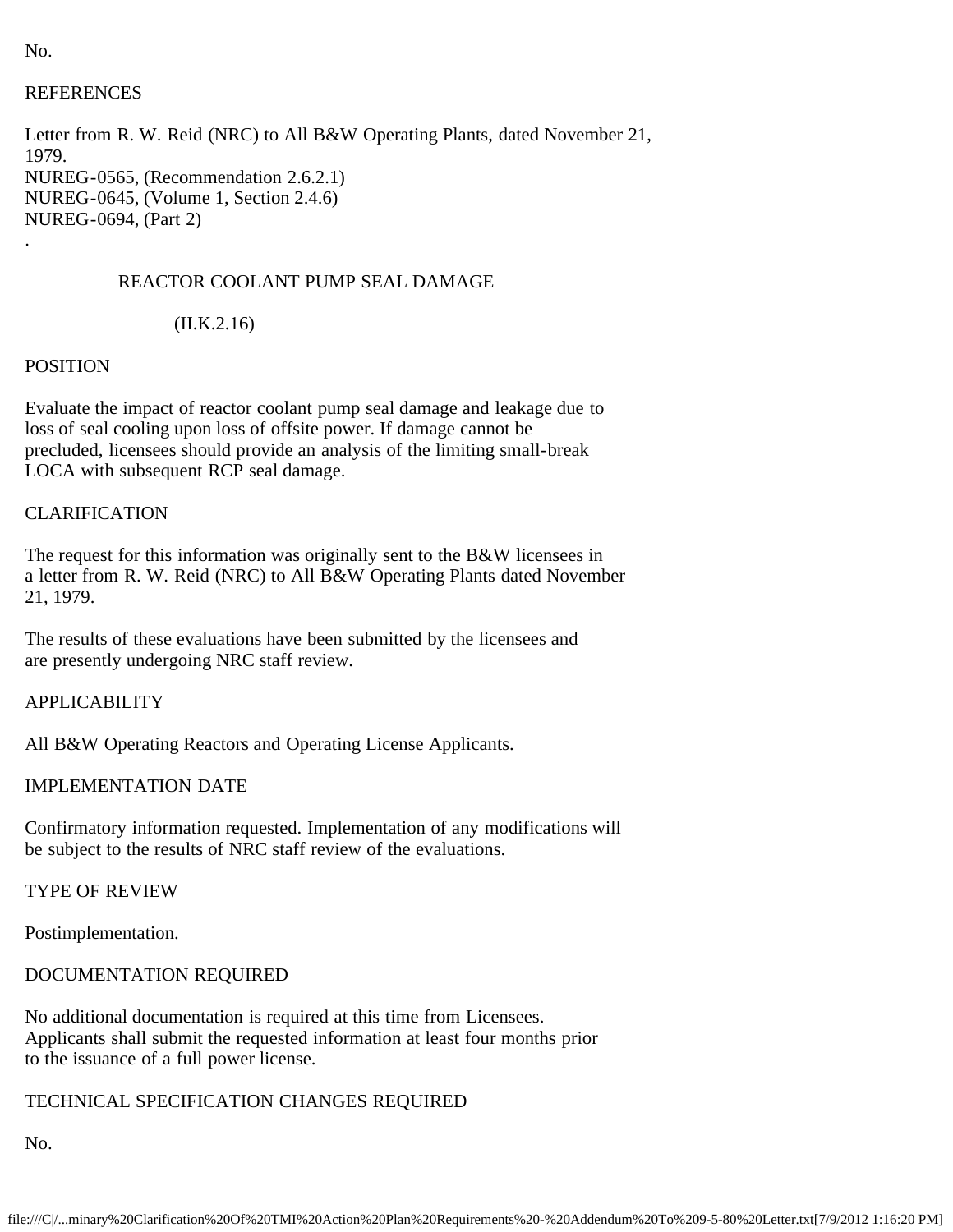### **REFERENCES**

Letter from R. W. Reid (NRC) to All B&W Operating Plants, dated November 21, 1979. NUREG-0565, (Recommendation 2.6.2.f) NUREG-0645, (Volume 1, Section 2.4.6) NUREG-0694 (Part 2)

## POTENTIAL FOR VOIDING IN THE RCS DURING TRANSIENTS

(II.K.2.17)

### POSITION

.

Analyze the potential for voiding in the reactor coolant system during anticipated transients.

## CLARIFICATION

The background for this concern and a request for this analysis was originally sent to the B&W licensees in a letter from R. W. Reid (NRC) to All B&W Operating Plants, dated January 9, 1980.

The results of this evaluation has been submitted by the B&W licensees and is presently undergoing staff review.

### APPLICABILITY

All B&W Operating Reactors.

### IMPLEMENTATION DATE

Confirmatory information requested. Implementation of an modifications will be subject to the results of NRC staff review of the licensees' evaluation.

## TYPE OF REVIEW

Postimplementation Review.

## DOCUMENTATION REQUIRED

No additional documentation is required at this time.

## TECHNICAL SPECIFICATION CHANGES REQUIRED

No.

.

### **REFERENCES**

Letter from R. W. Reid (NRC) to All B&W Operating Plants, dated January 9, 1980. NUREG-0660, Section II.K.2 Item C.17.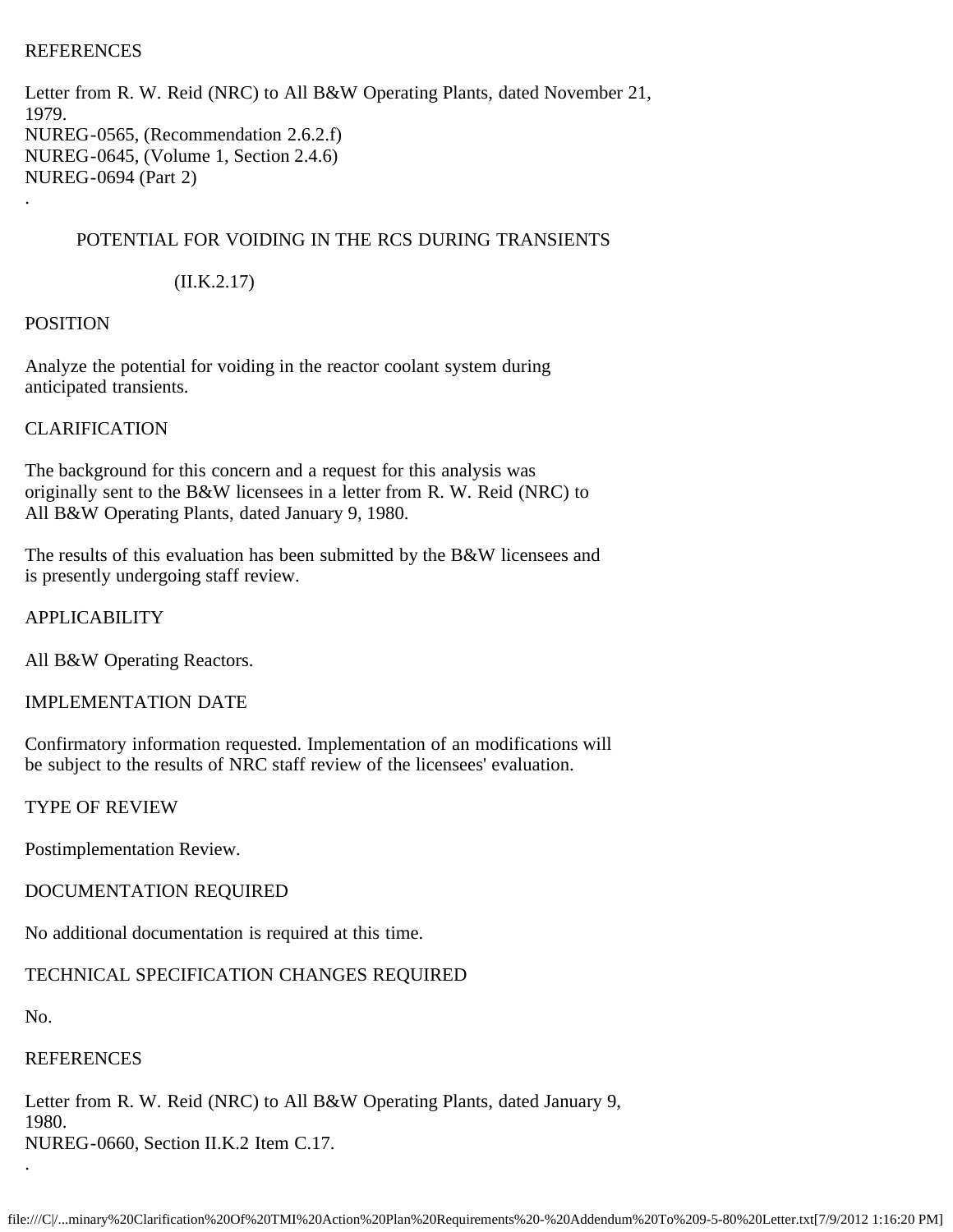### SEQUENTIAL AFW FLOW ANALYSIS

### (II.K.2.19)

### POSITION

Provide a benchmark analysis of sequential auxiliary feedwater flow to the steam generators following a loss of main feedwater.

### CLARIFICATION

This requirement was originally sent to the B&W licensees in a letter from D. F. Ross Jr. (NRC) to All B&W Operating Plants, dated August 21, 1979.

The results of this analysis has been submitted by the B&W licensees and is presently undergoing staff review.

### APPLICABILITY

All B&W Operating Reactors.

### IMPLEMENTATION DATE

Confirmatory information requested. Implementation of any modifications will be subject to the results of NRC staff review of this analysis.

### TYPE OF REVIEW

Postimplementation Review.

### DOCUMENTATION REQUIRED

No additional documentation is required at this time.

## TECHNICAL SPECIFICATION CHANGES REQUIRED

No.

.

### **REFERENCES**

Letter from D. F. Ross Jr. (NRC) to All B&W Operating Plants, dated August 21, 1979. NUREG-0645, Volume 1, Section 2.4.6.

### SMALL-BREAK LOCA WHICH REPRESSURIZES THE RCS TO THE PORV SETPOINT

## (II.K.2.20) POSITION

Provide an analysis which shows the plant response to a small break loss-ofcoolant accident during which the reactor coolant system is repressurized to the PORV setpoint with subsequent failure of the PORV to close.